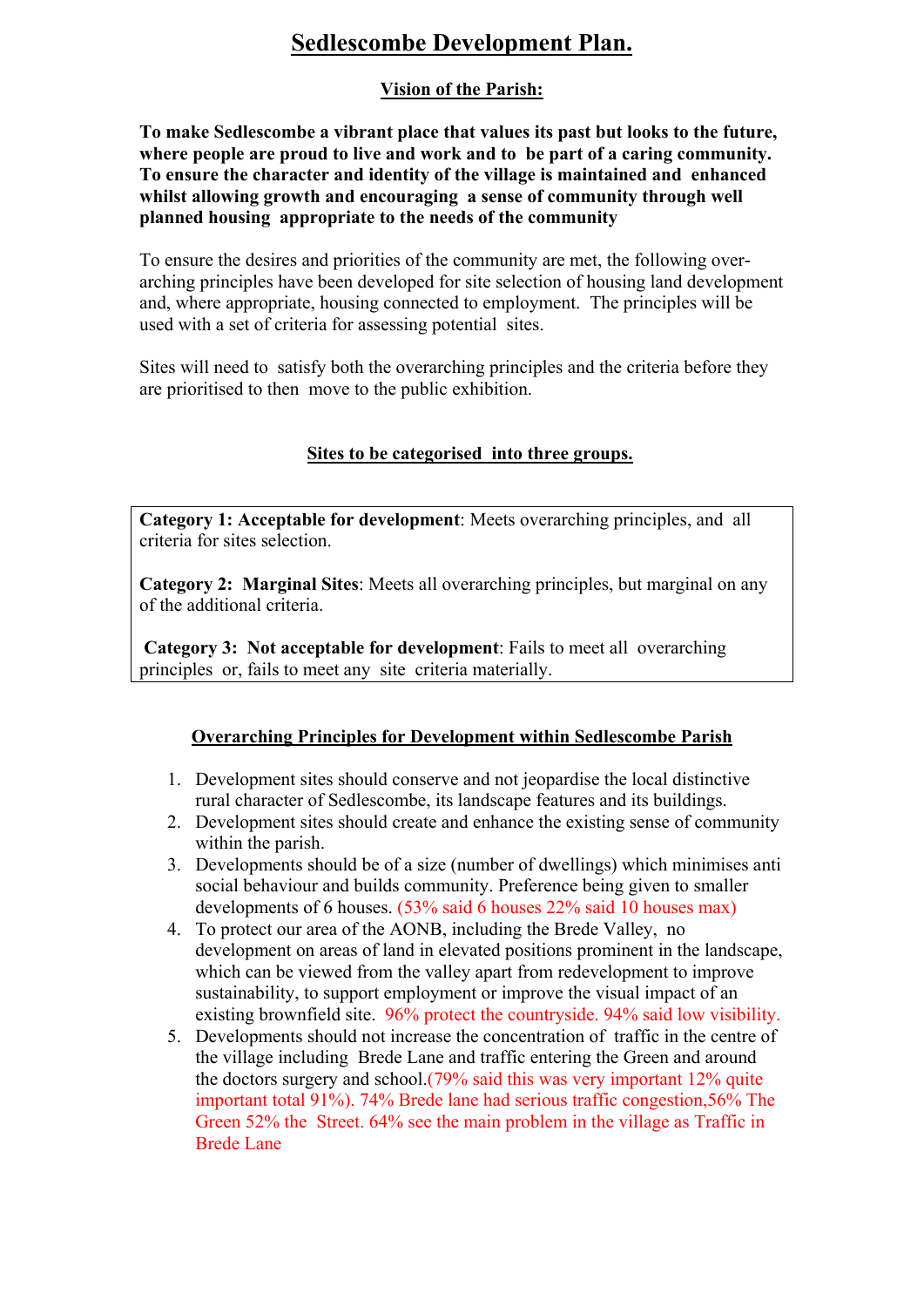## **Criteria for development sites**

- 1. Should have acceptable highways access. (This may involve the developer improving access)
- 2. Should be acceptable to the Environment Agency and Natural England. (This may involve developer improving the land in question).
- 3. Should preserve green gaps and hedgerows wherever possible. 76% very important 19% quite important 94% total
- 4. Should be on sites which, have low visibility in the surrounding countryside. 74% very important 18% quite important 93% total.
- 5. Should avoid areas with existing parking and traffic issues and not exacerbate traffic and parking problems. 79% very important 12% quite important 91% total.
- 6. Should conserve designated areas of national and local landscape, archaeological, geological, ecological or historical importance, including Sedlescombe's Conservation Area.
- 7. Should protect the open countryside for the benefit of residents and visitors. 82% very important 114% quite important 99% total.
- 8. Should have minimum impact on the surrounding houses. 50% very important 27% quite important 77% total.
- 9. Should be either:
	- a) A brownfield site outside the development boundary where enabling development promotes and /or reinvigorates employment and/or reduces the use of cars by offering on site employment; or 78% first preference
	- b) Within or within close proximity to, or attached to the existing development boundary and within easy walking distance of the shop and/or buses, village hall, sports pavilion and Blackbrooks. Preference to be given to non greenfield sites. 61% 3<sup>rd</sup> preference
	- **c)** Outside the village boundary if enabling housing development will help meet a substantial community need or deliver a substantial community benefit.  $48\%$   $2<sup>nd</sup>$  preference

### **Development Priorities**

- 1. Brownfield sites should be used in preference to greenfield sites provided they are within the existing, or amended, development boundary or outside the boundary if they provide employment or a significant benefit to the wider Parish. 78% first preference to use Brownfield sites
- 2. Apart from brownfield sites in the wider Parish as mentioned in 1 above, priority to be given to development of land within or within close proximity to the existing development boundary, where it does not conflict with other principles or priorities. 61% 3<sup>rd</sup> preference
- 3. Developments outside the development boundary should achieve a higher standard of carbon footprint reduction than required by the Local Plan to offset the potential adverse impact on sustainability due to the distance from the village centre and likely increase in the use of cars. 38% all houses should be environmentally friendly high desire for eco friendly requirements 59 to 84%